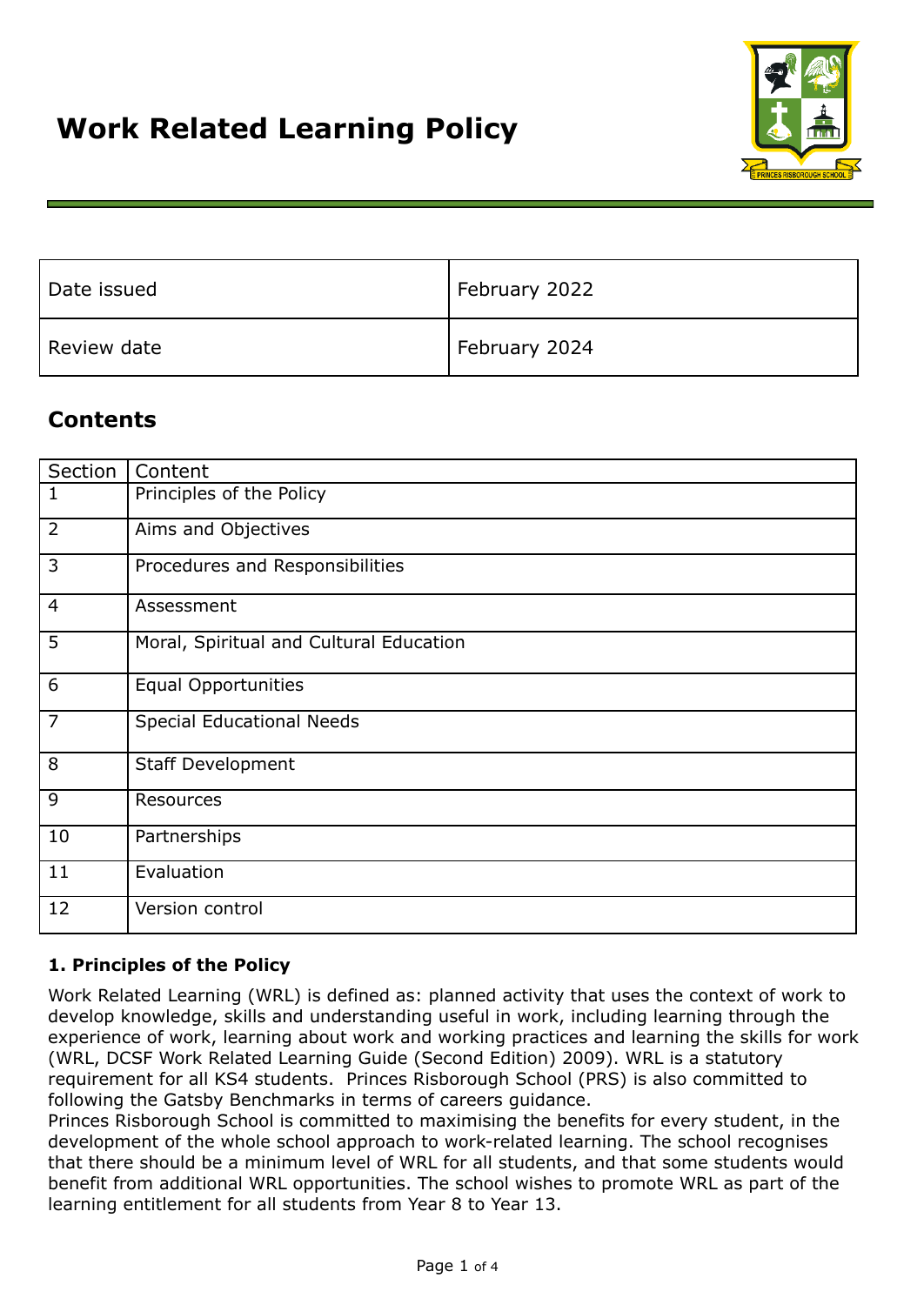# **2. Aims and Objectives**

The aims for WRL focus on the opportunities the school provides for students to prepare for adult and working life. These include:

- Improving educational standards using contexts that improve motivation and attainment for all students
- Ensuring that students follow courses and programmes which are appropriate to their longer term aspirations and needs
- Improving students understanding of the world of work and its demands
- Improving the quality of provision and guidance
- Increasing access and choice for all students
- Improving the transition of students from school to adult and working life

The key objectives for work-related learning are:

- To raise levels of attainment through high quality WRL for all students
- To develop a range of opportunities which enhance the curriculum
- To promote greater awareness for students about the world of work, the development of key skills and employability
- To develop a range of appropriate and relevant activities which assist in raising all students' aspirations and achievement and which are of the highest possible quality and are regularly monitored
- To promote awareness and understanding of work, industry, the economy and community
- To relate skills attitudes, concepts and knowledge learned in school to applications in the wider world
- To develop students' personal and social skills in relationships in a range of contexts
- To provide students with informed and impartial guidance on the choices available for education, training and employment as well as other interests
- To improve employability through WRL
- To develop effective links with key partners and local industry

# **3. Procedures and Responsibilities**

The school offers a wide range of activities that contribute towards work related opportunities in order to help prepare students effectively for adult and working life. These activities complement subject teaching, contribute towards the development of students' key skills as well as contributing to lifelong learning opportunities.

# **3.1 Activities in school**

The range of activities the school is currently using in order to help meet its objectives include:

- BTEC Nationals
- GCSE courses
- Individual subject work e.g. Business Studies
- Careers Education and Guidance
- Extended Work Placements (where appropriate)
- Alternative Curriculum Support
- Visits to employers
- Personal and Social Education
- Visitors from Industry and Business e.g. Business/ Economics
- Work Experience
- Mock interviews with local employers
- Young Enterprise
- National Careers Week: How curriculum subjects can lead to specific careers

# **3.2 Curriculum development**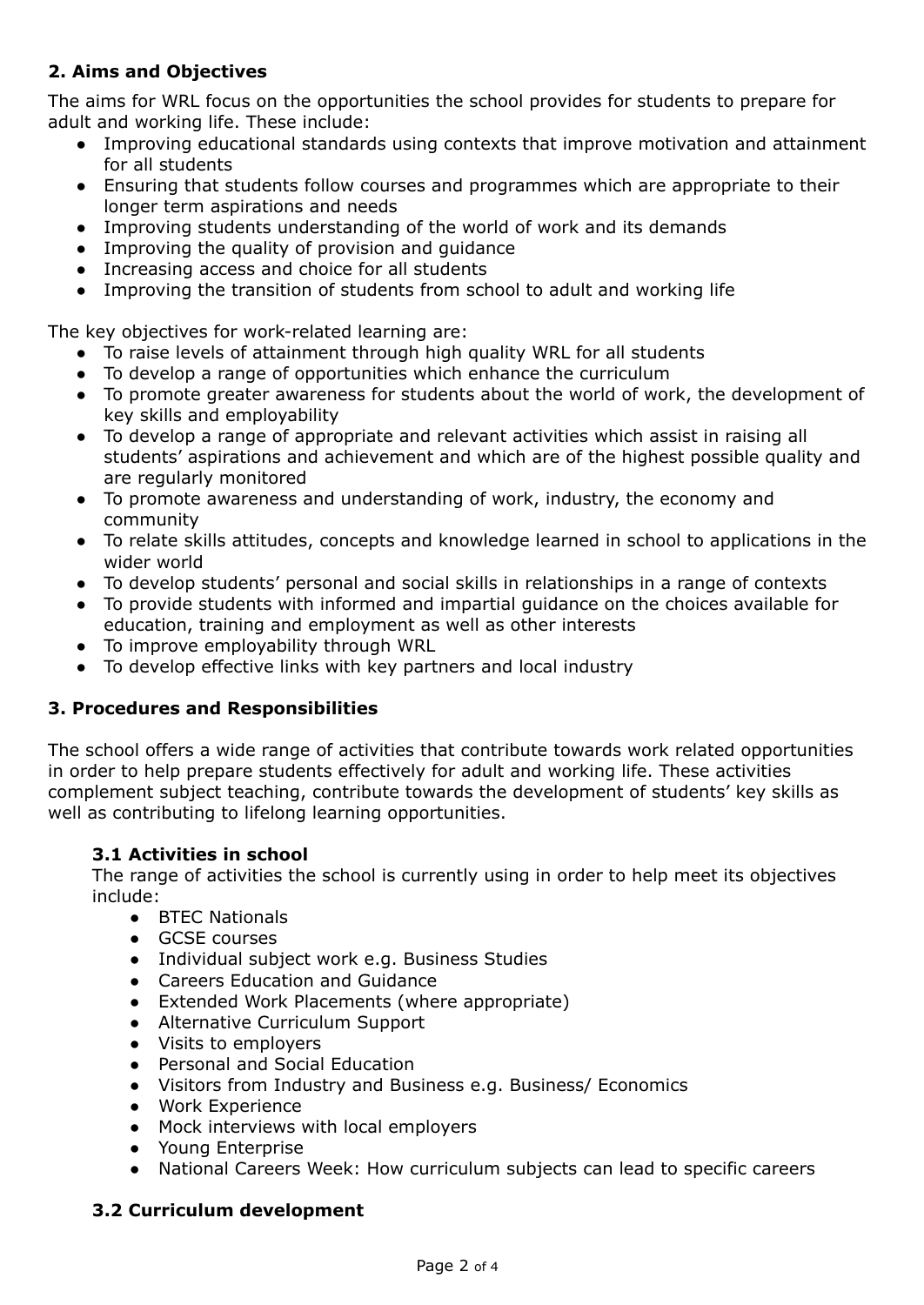WRL within the school enables each curriculum area to make a full contribution through:

- The development of schemes of learning that recognise the importance of WRL in preparing students for adult and working life
- Ensuring that all students have access to work related activities which are appropriate to their needs
- The use of appropriate teaching and learning strategies
- Ensuring maximum understanding for students of the various aspects of WRL to adult and working life
- Ensuring continuity and progression in schemes of learning, so that all students' can build on work-related experiences from previous levels

# **3.3 Activities outside school**

Students may participate in a wide variety of WRL activities outside school, which could include:

- Part-time jobs
- Experiences of legal requirements e.g. Health and Safety
- Community work
- Independent work experience
- Cadets, Scouts, Sports team building, leadership skills
- College courses (where appropriate)

### **4. Assessment**

Assessment within WRL is chiefly in the form of student self-assessment supported by discussion with tutors and teachers.

## **5. Moral, Spiritual and Cultural Education**

WRL will contribute to each student's moral, spiritual and cultural development by helping them to recognise the meaning and value of different types of work to individuals, communities and the country as a whole.

### **6. Equal Opportunities**

WRL will help to promote the school's policy on equal opportunities by providing a range of resources, which match individual needs, helping students recognise the importance of Equal Opportunities in working life and monitoring resources to ensure the absence of stereotyping.

### **7. Special Educational Needs**

WRL will promote the school's policy on SEN by providing a specialist Connexions Personal Advisor and a range of resources to match individual needs.

### **8. Staff Development**

All staff involved are entitled to WRL training.

### **9. Resources**

Apart from people, WRL has a number of additional resources that can be used by the students. As far as possible these are regularly updated. They currently include:

- Careers Library with a range of literature including books, leaflets, college and university guides and reading books on topical Careers issues and skills required for the world of work
- CD ROMS, videos, posters, and Career guides